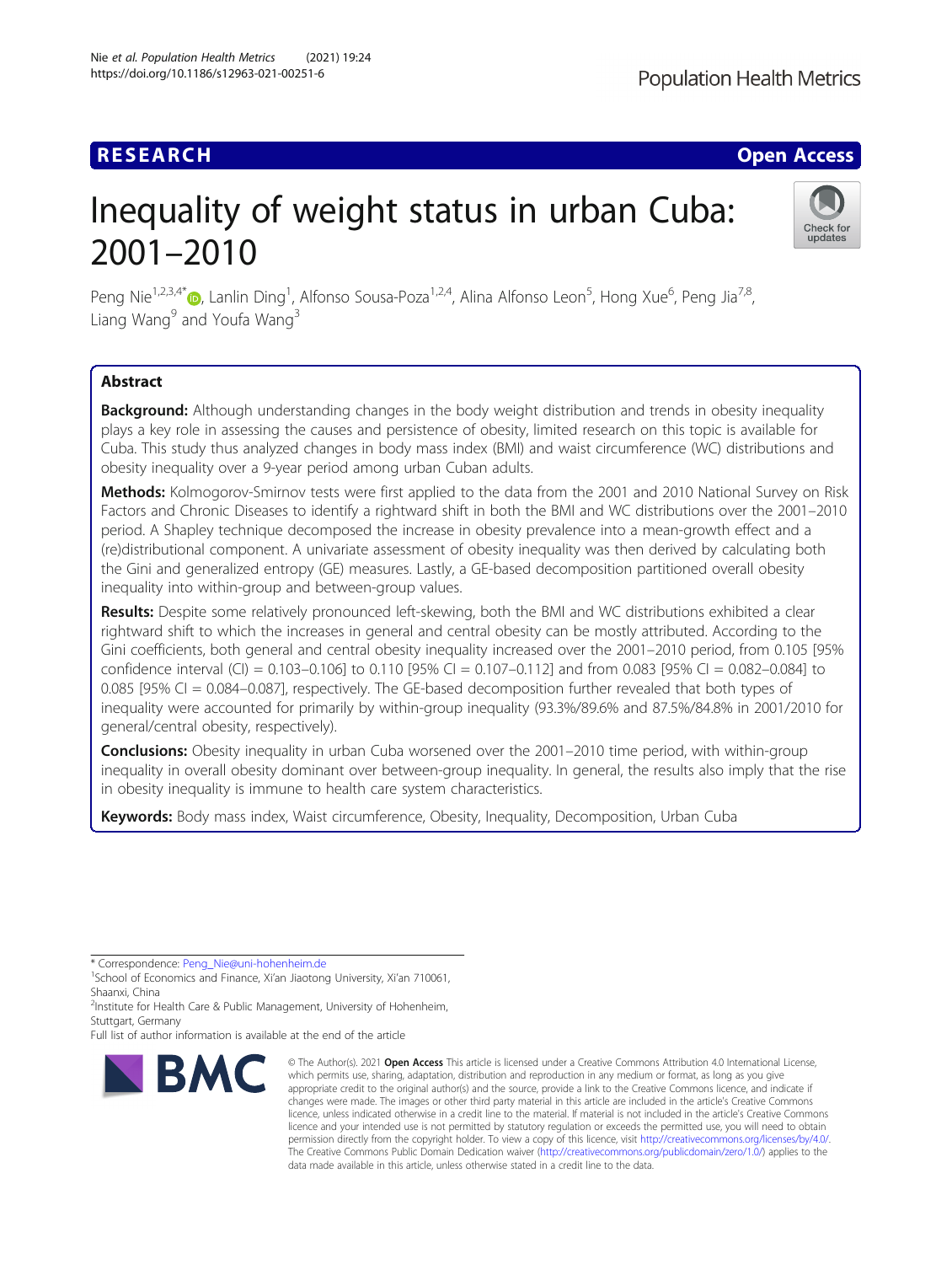# Background

The current obesity epidemic, with over 1.9 billion overweight and 650 million obese individuals worldwide [\[1](#page-8-0), [2\]](#page-8-0), costs approximately \$2 trillion annually or 2.8% of the world's gross domestic product (GDP) [[3\]](#page-8-0). Its prevalence is also rising, especially in North America [\[4](#page-8-0)], Europe  $[5]$  $[5]$ , and Asia  $[6, 7]$  $[6, 7]$  $[6, 7]$  $[6, 7]$  $[6, 7]$ , with rates quadrupling among males (3 to 12%) and more than doubling among females (7 to 16%) [[8\]](#page-8-0). Most of this increase in obesity prevalence is attributable to either the entire population growing heavier (i.e., a rightward shift in the bodyweight distribution) or more rapid weight gain in one subpopulation (i.e., an increase in distributional left-skewness and thus rising obesity inequality). Although research for England and Canada has identified a polarization over time toward the right-end of the body mass index (BMI) distribution [[9\]](#page-8-0), studies for United States (US) have attributed the early phase of the obesity epidemic mostly to increasing skewness, but recent rises in obesity rates to a population-wide increase [\[10](#page-8-0)]. Recent work for China, in contrast, documented a clear rightward distributional shift combined with a leftward skewing among adults aged  $20+$  over the 1991–2011 period  $[11]$ .

Such obesity inequality, being an important indicator of well-being, plays a pivotal role in assessing obesity's negative social effects (e.g., discrimination and harass-ment), as well as adult obesity persistence [[11\]](#page-8-0). Unfortunately, such inequality has worsened over time, increasing dramatically in both China and the US due primarily to rising within-group inequality. Only a limited number of studies, however, have documented the spectacular increases in Cuba, which has witnessed a sharp rise in general overweight and obesity (from 33.5% in 1995 to 52.9% in 2010) [[12\]](#page-8-0) accompanied by moderate growth in central obesity (from 40.0% in 2001 to 48.0% in 2010) [[13\]](#page-9-0). Without effective interventions, this prevalence of general overweight and obesity is projected to increase from about 58% (67%) in 2010 to a staggering 94% (89%) in 2050 for males (females), the highest among all Latin American countries [[14\]](#page-9-0).

Cuba offers a particularly interesting case for studying obesity inequality because rather than experiencing major economic fluctuations, Cuba had been in constant recovery since the 1991–1995 economic crisis (referred to as the "special period")  $[15, 16]$  $[15, 16]$  $[15, 16]$  $[15, 16]$  $[15, 16]$ , with GNI per capita almost tripling between 2001 and 2010 [\[17\]](#page-9-0). In particular, the "special period" resulted in an average weight loss of 4–5 kg across the adult population [[12,](#page-8-0) [15](#page-9-0), [16](#page-9-0)], highlighting the important impact of macroeconomic conditions on obesity [[13\]](#page-9-0). In addition, its egalitarian health care system's provision of full access to highcapacity, good-quality primary care [\[18](#page-9-0)] tends to eliminate regionally heterogeneous health outcomes and ensure more equal distribution than in other countries. Yet, this latter may itself generate an erroneous assumption that obesity inequality is not a major problem in Cuba, leading to the current dearth of studies that use nationwide data to examine body weight distribution and obesity inequality over time.

To address this gap, this present study used a nationally representative survey dataset to provide evidence on the patterns and temporal changes in bodyweight distribution and obesity inequality in Cuba between 2001 and 2010. Achieving this goal involved four primary tasks: (1) analyzing the changes in both BMI and waist circumference (WC) distributions among urban Cuban adults  $(≥ 18 \text{ years})$  over 2001–2010; (2) decomposing the total change in obesity prevalence into a mean-growth and a redistribution component; (3) deriving a univariate assessment of obesity inequality based on conventional inequality measures (i.e., Gini coefficient and generalized entropy); and (4) partitioning overall obesity inequality into within-group and between-group inequality to determine whether disproportionate obesity increases are a population-wide phenomenon or the result of changing demographic composition.

# Methods and materials

#### Data and study sample

The data were drawn from the National Survey on Risk Factors and Chronic Diseases (NSRFCD) in Cuba, administered collaboratively by the National Institute of Hygiene, Epidemiology and Microbiology, the National Statistics Bureau, and the Nutrition and Food Hygiene Institute [[19](#page-9-0)]. This nationally representative survey, which used a stratified multistage cluster sampling design [[19\]](#page-9-0), was administered in all urban areas in 1995 (NSRFCD I) and 2001 (NSRFCD II) and in both urban and rural areas in 2010 (NSRFCD III). The analytic sample used for this current study was restricted to adults aged 18 and older for whom detailed demographic, socioeconomic, and anthropometric information (including weight, height, and WC) was available for two waves (NSRFCD II and III). To improve comparability with NSRFCD II data, however, the NSRFCD III data were restricted to urban areas. The final pooled sample comprised 25,195 BMI observations (20,118 and 5077 in the NSRFCD II and III, respectively) and 25,496 WC observations (20,365 and 5131 in the NSRFCD II and III, respectively), with the NSRFCD III sample being relatively smaller ( $n = 7.915$ ) because of financial constraints. We employed data from NSRFCD II and NSRFCD III as our analytic sample for two main reasons: First, in the NSRF CD I, we found a large number of missing and implausible values of individual weight and height, which would result in biases when calculating BMI. Second, WC is only available in the 2001 NSRFCD II and 2010 NSRF CD III. We used both BMI and WC as two bodyweight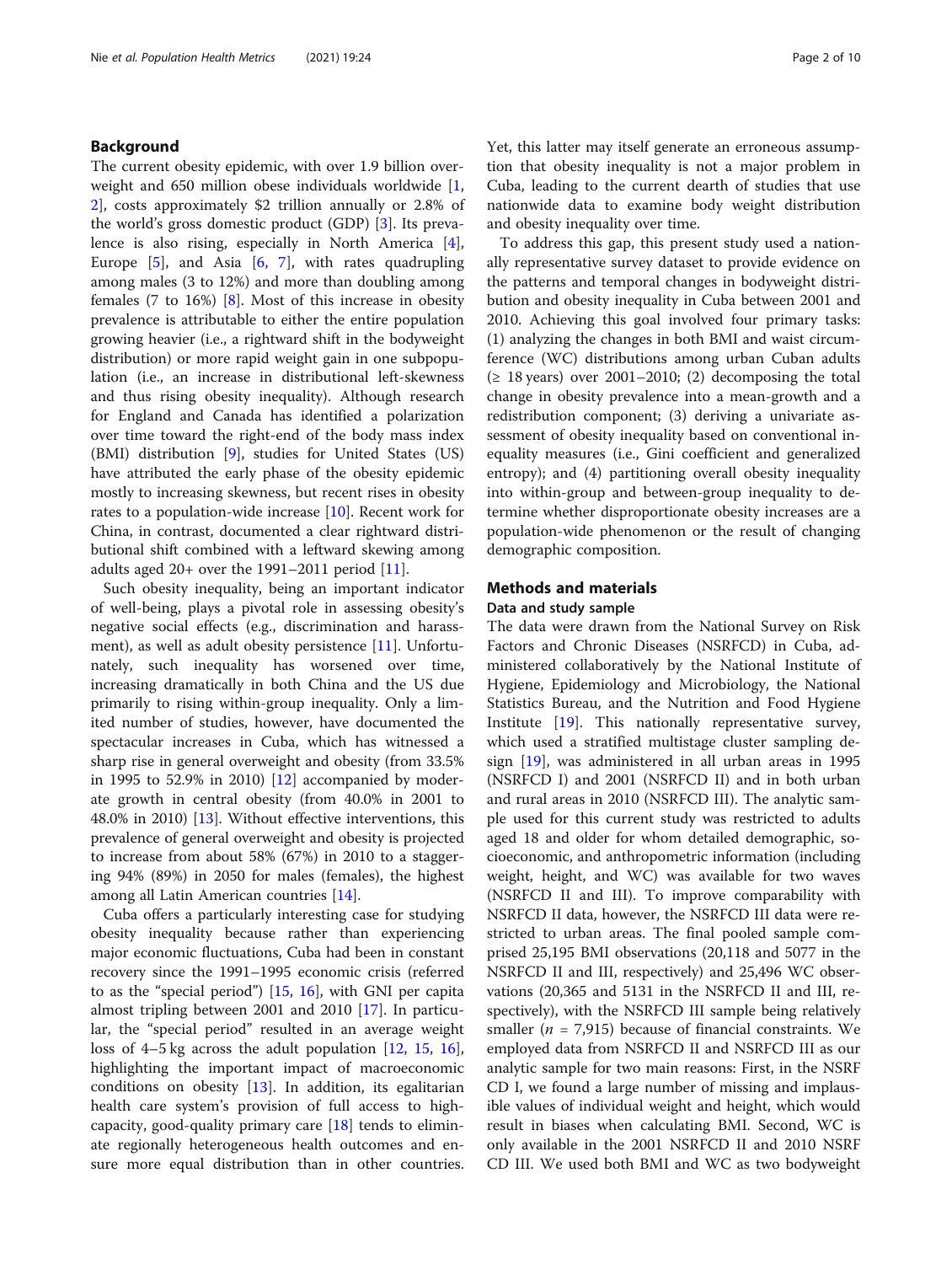measures, thereby facilitating us to compare inequalities in general obesity and central obesity during the same period.

# Outcome variables

Because BMI (in  $\text{kg/m}^2$ ) is a common proxy of body weight status, general obesity was defined based on the World Health Organization (WHO) criterion of BMI ≥  $30 \text{ kg/m}^2$  [[12,](#page-8-0) [13](#page-9-0), [20](#page-9-0)]. BMI, however, gives no indication of fat distribution [\[21](#page-9-0), [22\]](#page-9-0), so WC, defined according to the International Diabetes Federation (IDF) criteria of  $WC \ge 90$  cm (80 cm) for males (females), served as the proxy for central obesity [[18\]](#page-9-0). We used both BMI and WC as two bodyweight measures mainly because BMI does not capture the distribution of body fat, which can give rise to misleading results. WC is a more accurate measure of the distribution of body fat and has been shown to be more strongly associated with morbidity and mortality [[23,](#page-9-0) [24\]](#page-9-0).

# Sociodemographic variables

To detect subpopulation heterogeneity in obesity inequality, the analysis employed several sociodemographic characteristics, including gender (male, female), age group (18–39, 40–59, 60+ years), race (White, Mulatto, Black), marital status (single, married/living together, widowed/separated/divorced), and educational level (low: illiterate/primary school; medium: secondary school/qualified worker/technical school; high: university and above).

## Statistical analyses

Once the 2001–2010 distributional changes in BMI and WC were expressed as kernel densities (i.e., nonparametric smoothed graphs independent of bin width) [\[25](#page-9-0)], Kolmogorov-Smirnov tests (Stata ksmirnov procedure) [[26\]](#page-9-0) determined whether entire distributions of the body weight measures had shifted rightward over the study period. A Shapley decomposition of the total change in obesity prevalence into a mean-growth and a redistribution component (see Additional file [1\)](#page-8-0) then allowed assessment of how much obesity increase was driven by a horizontally shifting body weight distribution (i.e., an increase in mean BMI or WC) and how much by a changing distribution pattern (e.g., increased skewness toward the upper tail of the BMI or WC distribution) [[10\]](#page-8-0). To make the data from NSRFCD II and NSRFCD III comparable, the analytic samples were weighted to ensure nationally representative estimates [[20](#page-9-0)].

Tracking of the cardinal changes in obesity inequality was enabled by the introduction of Gini and generalized entropy (GE) measures (see Additional file [1](#page-8-0)). Because the  $GE(\omega)$  indices (whose scaling parameter  $\omega$  represents the weight assigned distances between individual BMI at

different parts of the BMI/WC distribution) tended to vary in their sensitivities to differences in different distributional areas [[27](#page-9-0), [28\]](#page-9-0), in subsequent robustness checks,  $\omega$  was set to 0 and 2, enabling comparison with outcomes for the US population [[10\]](#page-8-0). Note that the health inequality toolbox like the Concentration Index considers the joint distribution of health and socioeconomic rank and such bivariate rank dependent indices should be thought of as two-dimensional indices that consider the covariate between rank and health, which is beyond the scope of this study.

Lastly, a GE-based decomposition that split the GE index into within-group and between-group inequality (see Additional file [1\)](#page-8-0) assessed whether changes in overall obesity inequality were being driven by changing subpopulation characteristics or a population-wide shift in bodyweight distribution [[11\]](#page-8-0). Subpopulation heterogeneities were identified using a decomposition analysis of the Theil index  $(GE(1))$  by age, gender, race, marital status, and education, as well as combinations of these categories. All the above analyses were conducted using Stata 14 [[29\]](#page-9-0).

# Results

# Study population characteristics

Over the 2001–2010 period, BMI increased by approximately  $0.6 \text{ kg/m}^2$ , WC by 2.4 cm, general obesity by nearly 4%, and central obesity by around 8% (Table [1](#page-3-0)).

# BMI and WC distributions

As illustrated by the BMI kernel density and empirical cumulative distribution function (ECDF) curve (Fig. [1\)](#page-4-0), the BMI distribution disproportionately shifted rightward over the 2001–2010 period, with a rightward shift also discernible for WC. This rightward shift in both the BMI and WC distributions is confirmed by the Kolmogorov-Smirnov results (a combined K-S of 0.0683 and 0.0903, respectively, at  $p < 0.001$ ). Graphing the 2001–2010 ECDF differences likewise reveals a clear rightward shift in the BMI distribution (Fig. [1\)](#page-4-0), engendered mostly by negative differences. These latter, the largest of which include a BMI around 26 and a WC of approximately 84, reflect a reduction over the 9-year period in the proportion of individuals with normal body weight: around a 6% drop in the probability of a BMI < 26.

To furnish additional insights into the magnitude of the body weight increase and which part of the weight distribution contributed more to overall growth, the growth incidence curves in Fig. [2](#page-5-0) illustrate the percentage change at each percentile, with a horizontal line representing mean growth rate. The 2001–2010 time span is marked by a distributional skewing, with BMI growth higher at the upper end of the distribution. Only below the  $40<sup>th</sup>$  percentile are growth rates lower than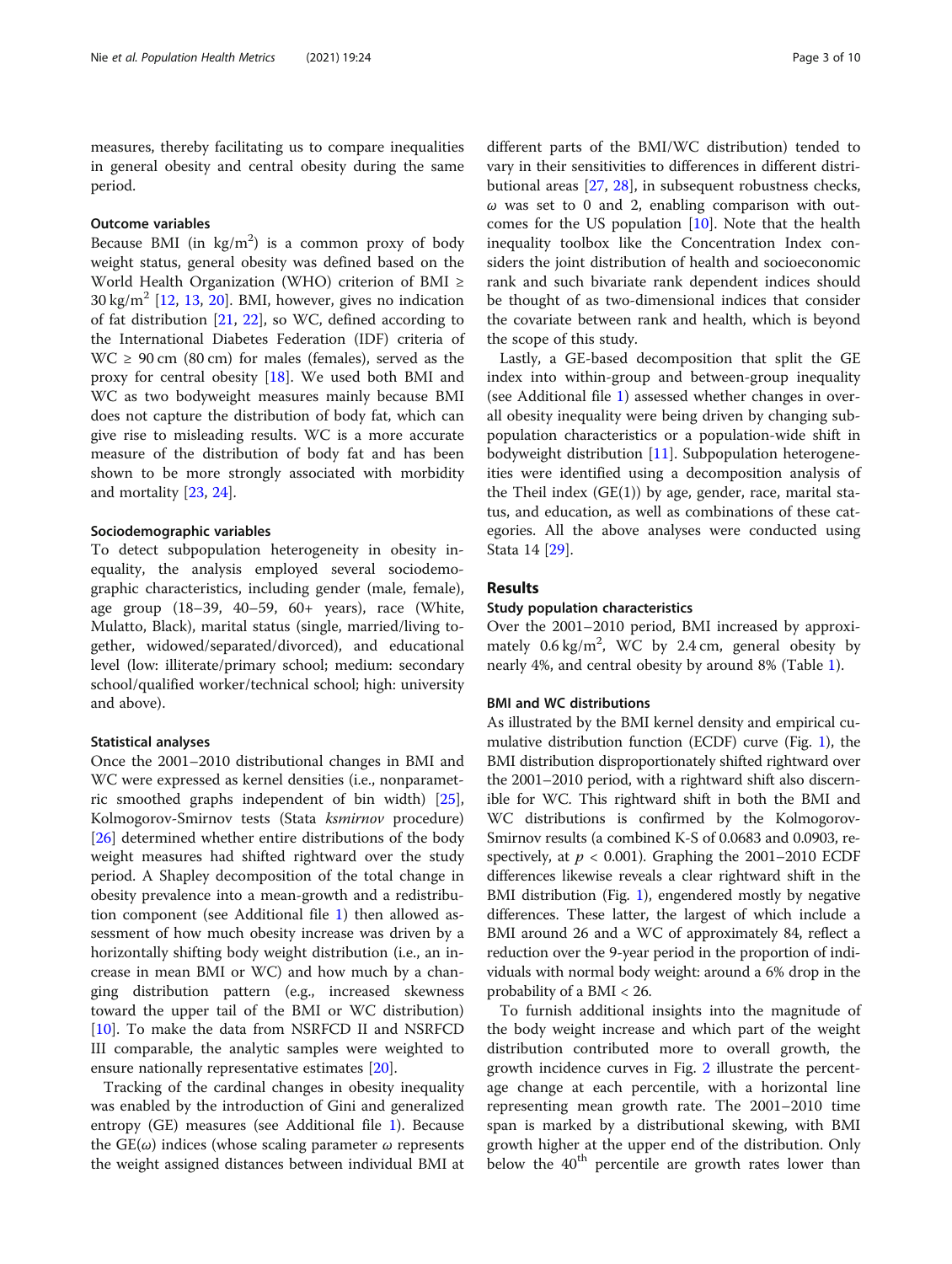| <b>Variables</b>           | 2001   |        |              | 2010   |        |           | Mean                   |
|----------------------------|--------|--------|--------------|--------|--------|-----------|------------------------|
|                            | Mean/% | SD     | $\mathsf{n}$ | Mean/% | SD     | $\pmb{n}$ | differences            |
| Bodyweight weight          |        |        |              |        |        |           |                        |
| BMI ( $kg/m2$ )            | 24.795 | 4.919  | 20118        | 25.354 | 5.046  | 5077      | $0.559***$             |
| WC (cm)                    | 82.068 | 12.236 | 20365        | 84.491 | 12.778 | 5131      | $2.423***$             |
| General obesity            | 0.125  | 0.331  | 20118        | 0.163  | 0.370  | 5077      | $0.038***$             |
| Abdominal obesity          | 0.405  | 0.491  | 20365        | 0.484  | 0.500  | 5131      | $0.079***$             |
| Gender                     |        |        |              |        |        |           |                        |
| Male                       | 0.470  | 0.500  | 21510        | 0.456  | 0.498  | 5685      | $-0.015$ <sup>**</sup> |
| Age group                  |        |        |              |        |        |           |                        |
| $18 - 39$                  | 0.473  | 0.500  | 21510        | 0.353  | 0.478  | 5685      | $-0.120***$            |
| $40 - 59$                  | 0.325  | 0.468  | 21510        | 0.385  | 0.487  | 5685      | $0.060***$             |
| $60+$                      | 0.202  | 0.401  | 21510        | 0.262  | 0.440  | 5685      | $0.061***$             |
| Race                       |        |        |              |        |        |           |                        |
| White                      | 0.683  | 0.465  | 21510        | 0.662  | 0.473  | 5685      | $-0.022$ <sup>**</sup> |
| Mulatto                    | 0.208  | 0.406  | 21510        | 0.229  | 0.420  | 5685      | $0.021***$             |
| Black                      | 0.109  | 0.311  | 21510        | 0.110  | 0.312  | 5685      | 0.001                  |
| Marital status             |        |        |              |        |        |           |                        |
| Single                     | 0.181  | 0.385  | 21510        | 0.235  | 0.424  | 5685      | $0.054***$             |
| Married/living together    | 0.642  | 0.479  | 21510        | 0.595  | 0.491  | 5685      | $-0.047***$            |
| Widowed/separated/divorced | 0.176  | 0.381  | 21510        | 0.170  | 0.376  | 5685      | $-0.006$               |
| Education                  |        |        |              |        |        |           |                        |
| Low                        | 0.276  | 0.447  | 21510        | 0.178  | 0.382  | 5685      | $-0.098***$            |
| Middle                     | 0.428  | 0.495  | 21510        | 0.432  | 0.495  | 5685      | 0.004                  |
| High                       | 0.297  | 0.457  | 21510        | 0.391  | 0.488  | 5685      | $0.094***$             |

#### <span id="page-3-0"></span>Table 1 Study population characteristics

BMI body mass index, WC waist circumference. Education level: low (illiterate/primary school), medium (secondary school/qualified worker/technical school), and high (university). \*\* and \*\*\* indicate  $p < 0.05$  and  $p < 0.01$ , respectively, in the independent t tests for mean differences between two different sampling periods

the average, indicating a growing inequality in BMI over the period. The growth incidence curves for WC, in contrast, are quite flat.

#### Decomposition of the total change in obesity prevalence

As Table [2](#page-5-0) shows, general obesity rose by around 4 percentage points between 2001 and 2010, with 58% of the rise attributable to the growth component and about 42% to the redistributional effect. Hence, although the rising inequality outlined in Fig. [2](#page-5-0) affected the rise in obesity rates, the general mean growth in BMI was more important. In contrast, the results of the Shapley decomposition, which takes into account the different central obesity thresholds for males and females, suggest that the increase in central obesity (8.6/6.2 percentage points for males/females) is due primarily to the mean growth component rather than the redistribution effect.

# Obesity inequality over time

Both the Gini and GE indices show a rise in BMI over the 2001–2010 period (Table [3\)](#page-6-0), indicating that general

obesity inequality worsened. However, whereas the Gini values indicate around a 4.6% increase, from 0.1046 for 2001 (95% CI 0.1032–0.1060) to 0.1094 for 2010 (95% CI 0.1071–0.1117); the GE index reflects only a moderate increase, with comparable magnitudes for GE(0) and GE(2). These observations imply that our finding of increasing obesity inequality remains robust irrespective of the relative importance attributed to the lower or upper tails of the distribution. The results for central obesity inequality over the study period are similar: the Gini index values increase from 0.0831 (95% CI 0.0821–0.0840) to 0.0852 (95% CI 0.0836–0.0868), albeit with a growth of only 2.5%. As Table [3](#page-6-0) also shows, the magnitude of inequality in BMI is uniformly larger than that of WC.

According to Table [4,](#page-6-0) which shows the Gini coefficient for the two waves based on different demographics and socioeconomic status (SES), both males and females experienced a growth in general obesity inequality, with a rise also discernible among females aged 18–39. As for race, we found an increase in general obesity inequality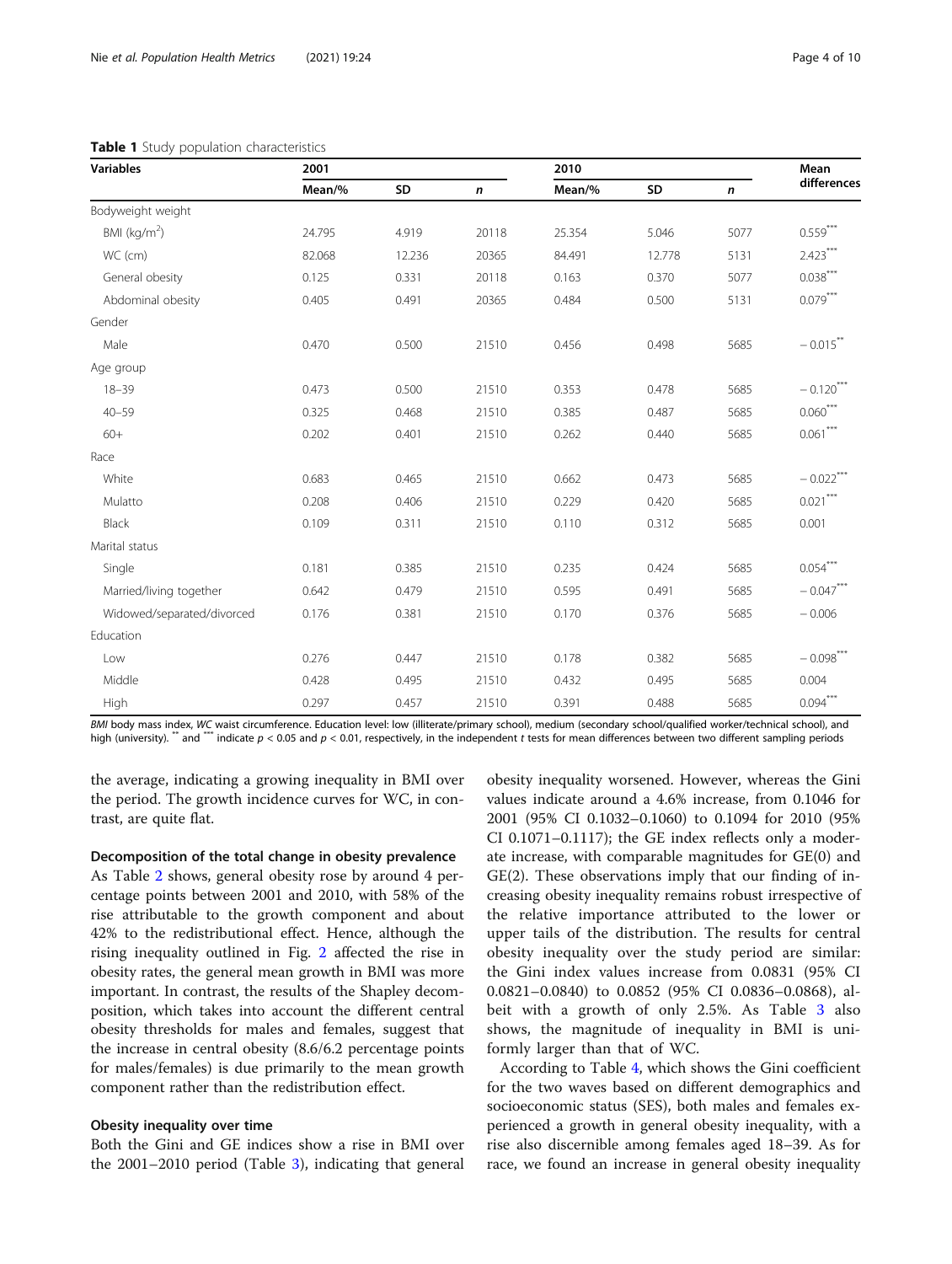<span id="page-4-0"></span>

among males across all racial groups as well as White females. This also applied to married or cohabiting partners for both sexes. Regarding education, a rise in general obesity inequality was observed in females with medium-level education, and males with medium- and high-level education. For central obesity inequality, sharp increases are observable among males, especially those aged 18–39, as well as among single females. For education, we also observed a growth in central obesity inequality among the medium-level educated.

# Decomposition of obesity inequality

Because the results given in Table [3](#page-6-0) indicate no discrepancy between GE(0) and GE(2), a subsequent analysis adopted the Theil index  $(GE(1))$  to decompose obesity inequality by gender, age, race, marital status, education, and combinations of these characteristics. Table [5](#page-7-0) reports the results of this decomposition partitioned into within-group and between-group components. With all SES dimensions controlled for, general obesity inequality seems mostly attributable to within-group inequality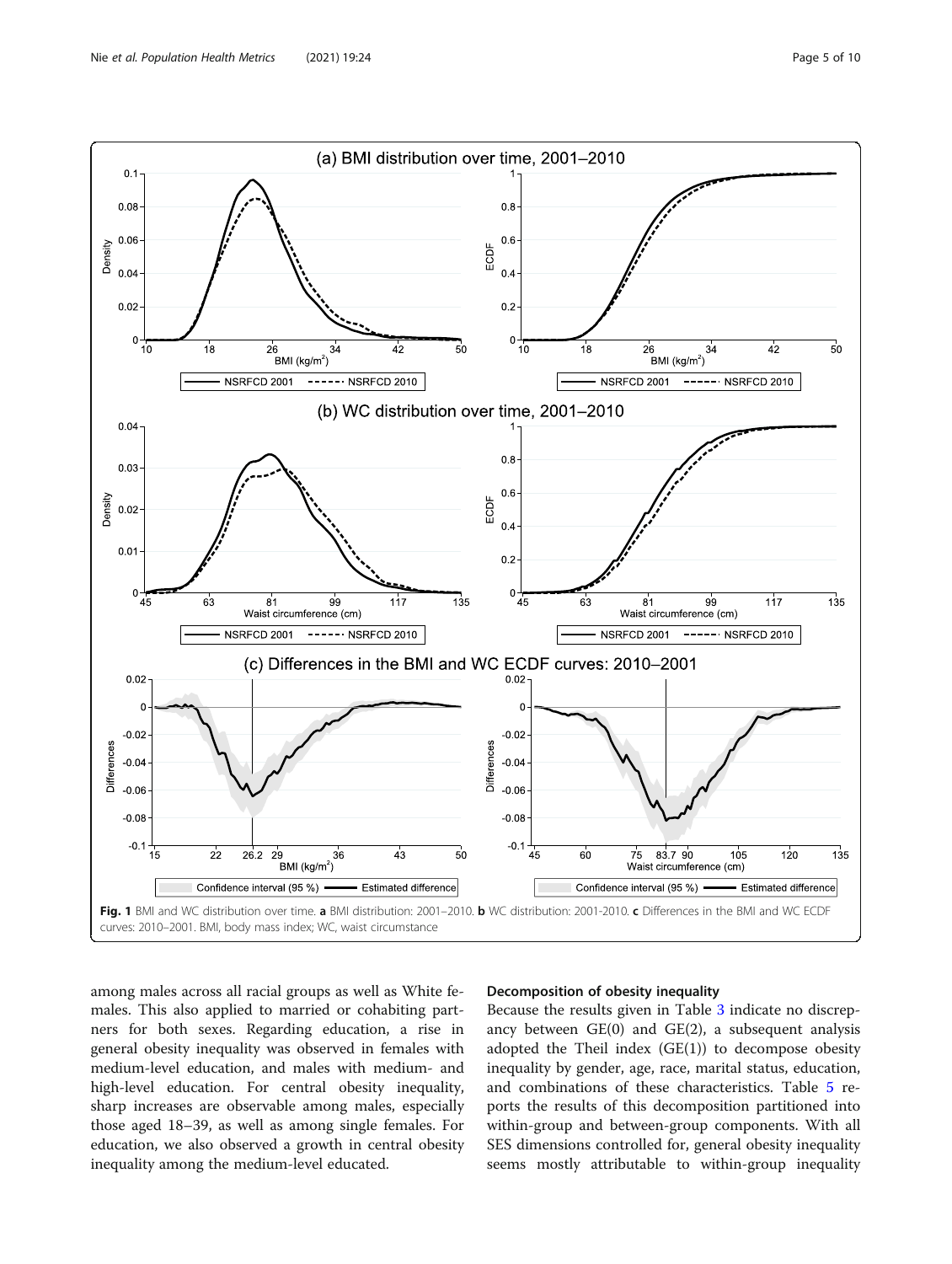<span id="page-5-0"></span>

(2001: 93.25%; 2010: 89.57%), with between-group inequality making only a small contribution (2001: 6.75%; 2010: 10.43%), accounted for mostly by age (2001: 1.87%; 2010: 3.50%) and marital status (2001: 1.97%; 2010: 2.89%). This pattern also holds for central obesity inequality, but with a higher contribution of betweengroup to total inequality (2001: 12.54%; 2010: 15.25%).

# Discussion

Obesity follows a socioeconomic gradient [[30\]](#page-9-0) mainly because it entails the process of complex interactions between multiple environmental, economic, and social factors leading to physical inactivity and unhealthy diets [[31\]](#page-9-0). Since obesity is related to a range of chronic diseases such as cardiovascular disease, stroke, type 2 diabetes, and a subset of cancers [\[32\]](#page-9-0), SES differences in obesity will result in broader SES inequalities in health. These widening SES differentials in obesity thus imply that we should anticipate increasing inequalities in obesity-related diseases [\[33](#page-9-0)]. Consequently, obesity inequality serves as an important driver for the future development of inequalities in health and longevity [\[34](#page-9-0)]. Additionally, although obesity inequality generally serves as an important indicator of well-being—a multidimensional domain that mostly includes not only income but health, nutrition and education  $[11]$  $[11]$ , it enables us to capture the allocation of resources across individuals and assess the effectiveness of policies combating obesity [[35](#page-9-0), [36\]](#page-9-0). It is also worthwhile to note that obesity negatively affects subjective well-being via deterioration in health, lower self-esteem or lower social acceptance [\[37](#page-9-0)]. Furthermore, it may also influence self-confidence, depression, personal and social relationships, and attitudes [[37](#page-9-0)–[39](#page-9-0)]. Thus, a rise in obesity inequality could also accentuate obesity-related stigma and discrimination [\[11](#page-8-0)]. Given the importance of obesity inequality, this present study is the first to examine changes of bodyweight distributions and obesity inequality in Cuban adult population.

Overall, our study identified the presence of a clear rightward shift in both the BMI and WC distributions, to which most of the increase in general (56%) and central obesity (82/114% for male/female) can be attributed. It also, however, identified a certain degree of distributional left-skewing reflecting about 4.6% and 2.5% of the general and central obesity inequality increases, respectively. The rise in BMI-based obesity inequality, which is particularly pronounced among males, Blacks, those aged 18–39, married or cohabiting partners, and individuals with medium- and high-level education, appears to

Table 2 Increase in general/central obesity prevalence decomposed into mean growth and redistribution components

| Survey year                        | <b>Difference</b> | Growth component (G) | Redistribution component (R) | $G/(G + R)$ (%) | $R/(G + R)(%$ |
|------------------------------------|-------------------|----------------------|------------------------------|-----------------|---------------|
| General obesity                    |                   |                      |                              |                 |               |
| $2001 - 2010$                      | 0.0373            | 0.0217(0.0014)       | 0.0156(0.0055)               | 58.1769         | 41.8231       |
| Central obesity                    |                   |                      |                              |                 |               |
| Male: 2001-2010                    | 0.0864            | 0.0715(0.0039)       | 0.0149(0.0108)               | 82.7546         | 17.2454       |
| Female: 2001-2010                  | 0.0615            | 0.0700(0.0043)       | $-0.0085(0.0107)$            | 113.8211        | $-13.8211$    |
| Ctandard arrare are in naronthoses |                   |                      |                              |                 |               |

Standard errors are in parentheses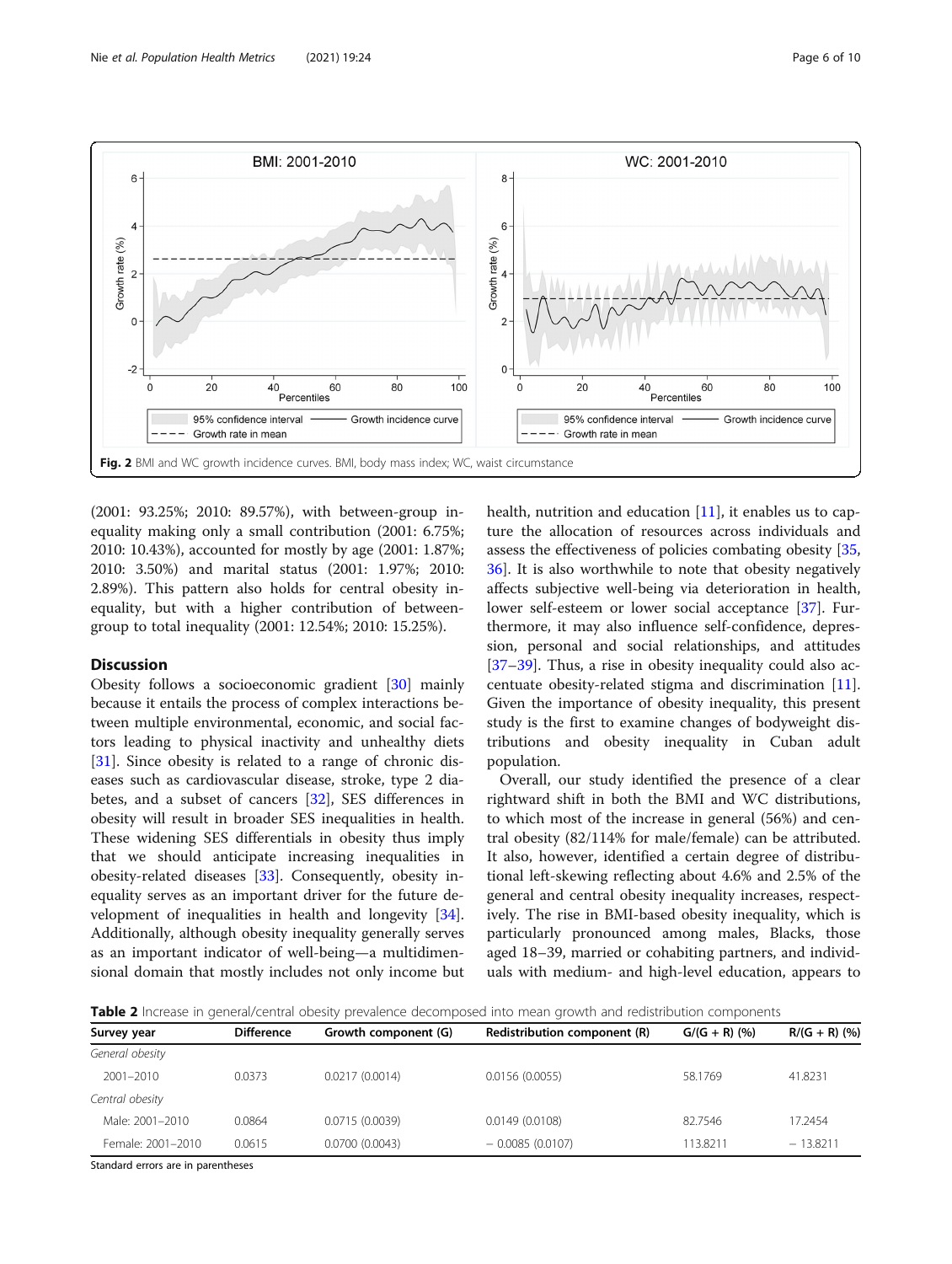| Survey | Gini   | 95% CI            | <b>Difference</b>    | %                                  | Sensitive analysis |        |
|--------|--------|-------------------|----------------------|------------------------------------|--------------------|--------|
| year   | index  |                   | between t<br>and t-1 | change<br>between<br>$t-1$ and $t$ | GE(0)              | GE(2)  |
| BMI    |        |                   |                      |                                    |                    |        |
| 2001   | 0.1046 | 0.1032-0.1060     |                      |                                    | 0.0176             | 0.0190 |
| 2010   | 0.1094 | $0.1071 - 0.1117$ | $0.0048***$          | 4.5889                             | 0.0188             | 0.0196 |
| WC     |        |                   |                      |                                    |                    |        |
| 2001   | 0.0831 | 0.0821-0.0840     |                      |                                    | 0.0109             | 0.0110 |
| 2010   | 0.0852 | 0.0836-0.0868     | $***$<br>0.0021      | 2.5271                             | 0.0113             | 0.0114 |

# <span id="page-6-0"></span>Table 3 Intertemporal trends in obesity inequality

CI denotes 95% confidence intervals; GE refers to generalized entropy. \*\*\* indicates  $p < 0.01$  in a t test for differences between the inequality indexes for two different sampling periods

| Table 4 Trend in general obesity and central obesity inequality (Gini index) by gender, age, race, marital status, and education: |  |  |  |
|-----------------------------------------------------------------------------------------------------------------------------------|--|--|--|
| 2001-2010                                                                                                                         |  |  |  |

| Subgroup       |        |                            |        | <b>General obesity</b> |                    |        | <b>Central obesity</b> |                    |  |
|----------------|--------|----------------------------|--------|------------------------|--------------------|--------|------------------------|--------------------|--|
|                |        |                            | 2001   | 2010                   | <b>Differences</b> | 2001   | 2010                   | <b>Differences</b> |  |
| Gender         |        | Female                     | 0.1112 | 0.1154                 | $0.0042**$         | 0.0853 | 0.0869                 | 0.0017             |  |
|                |        | Male                       | 0.0959 | 0.1017                 | $0.0058***$        | 0.0786 | 0.0810                 | $0.0024*$          |  |
| Age            | Female | $18 - 39$                  | 0.1062 | 0.1119                 | $0.0057*$          | 0.0791 | 0.0821                 | 0.0030             |  |
|                |        | $40 - 59$                  | 0.1092 | 0.1118                 | 0.0026             | 0.0805 | 0.0837                 | 0.0032             |  |
|                |        | $60+$                      | 0.1139 | 0.1140                 | 0.0001             | 0.0851 | 0.0815                 | $-0.0036$          |  |
|                | Male   | $18 - 39$                  | 0.0935 | 0.0978                 | 0.0043             | 0.0752 | 0.0792                 | $0.0040*$          |  |
|                |        | $40 - 59$                  | 0.0970 | 0.1013                 | 0.0043             | 0.0783 | 0.0758                 | $-0.0025$          |  |
|                |        | $60+$                      | 0.0977 | 0.1031                 | 0.0054             | 0.0779 | 0.0807                 | 0.0028             |  |
| Race           | Female | White                      | 0.1104 | 0.1152                 | $0.0048**$         | 0.0859 | 0.0872                 | 0.0013             |  |
|                |        | Mulatto                    | 0.1116 | 0.1164                 | 0.0048             | 0.0837 | 0.0844                 | 0.0008             |  |
|                |        | Black                      | 0.1148 | 0.1132                 | $-0.0016$          | 0.0842 | 0.0896                 | 0.0054             |  |
|                | Male   | White                      | 0.0960 | 0.1006                 | $0.0047**$         | 0.0792 | 0.0809                 | 0.0017             |  |
|                |        | Mulatto                    | 0.0951 | 0.1029                 | $0.0078*$          | 0.0766 | 0.0806                 | 0.0040             |  |
|                |        | Black                      | 0.0953 | 0.1046                 | $0.0093*$          | 0.0737 | 0.0788                 | 0.0051             |  |
| Marital status | Female | Single                     | 0.1056 | 0.1126                 | 0.0070             | 0.0820 | 0.0877                 | $0.0057*$          |  |
|                |        | Married/living together    | 0.1098 | 0.1145                 | $0.0047*$          | 0.0846 | 0.0866                 | 0.0020             |  |
|                |        | Widowed/separated/divorced | 0.1131 | 0.1147                 | 0.0016             | 0.0850 | 0.0822                 | $-0.0027$          |  |
|                | Male   | Single                     | 0.0975 | 0.1014                 | 0.0039             | 0.0733 | 0.0769                 | 0.0035             |  |
|                |        | Married/living together    | 0.0932 | 0.0989                 | $0.0057**$         | 0.0774 | 0.0780                 | 0.0006             |  |
|                |        | Widowed/separated/divorced | 0.0960 | 0.0938                 | $-0.0021$          | 0.0784 | 0.0742                 | $-0.0042$          |  |
| Education      | Female | Low                        | 0.1180 | 0.1185                 | 0.0005             | 0.0882 | 0.0873                 | $-0.0009$          |  |
|                |        | Middle                     | 0.1091 | 0.1180                 | $0.0089**$         | 0.0844 | 0.0889                 | $0.0045**$         |  |
|                |        | High                       | 0.1064 | 0.1107                 | 0.0042             | 0.0801 | 0.0829                 | 0.0027             |  |
|                | Male   | Low                        | 0.0997 | 0.1047                 | 0.0050             | 0.0799 | 0.0789                 | $-0.0010$          |  |
|                |        | Middle                     | 0.0951 | 0.1006                 | $0.0055*$          | 0.0766 | 0.0817                 | $0.0051***$        |  |
|                |        | High                       | 0.0930 | 0.1008                 | $0.0078**$         | 0.0800 | 0.0805                 | 0.0005             |  |

 $^*$ ,  $^*$  and  $^{**}$  indicate  $p < 0.1$ ,  $p < 0.05$  and  $p < 0.01$ , respectively, in a t test for differences between the inequality measures at two different time points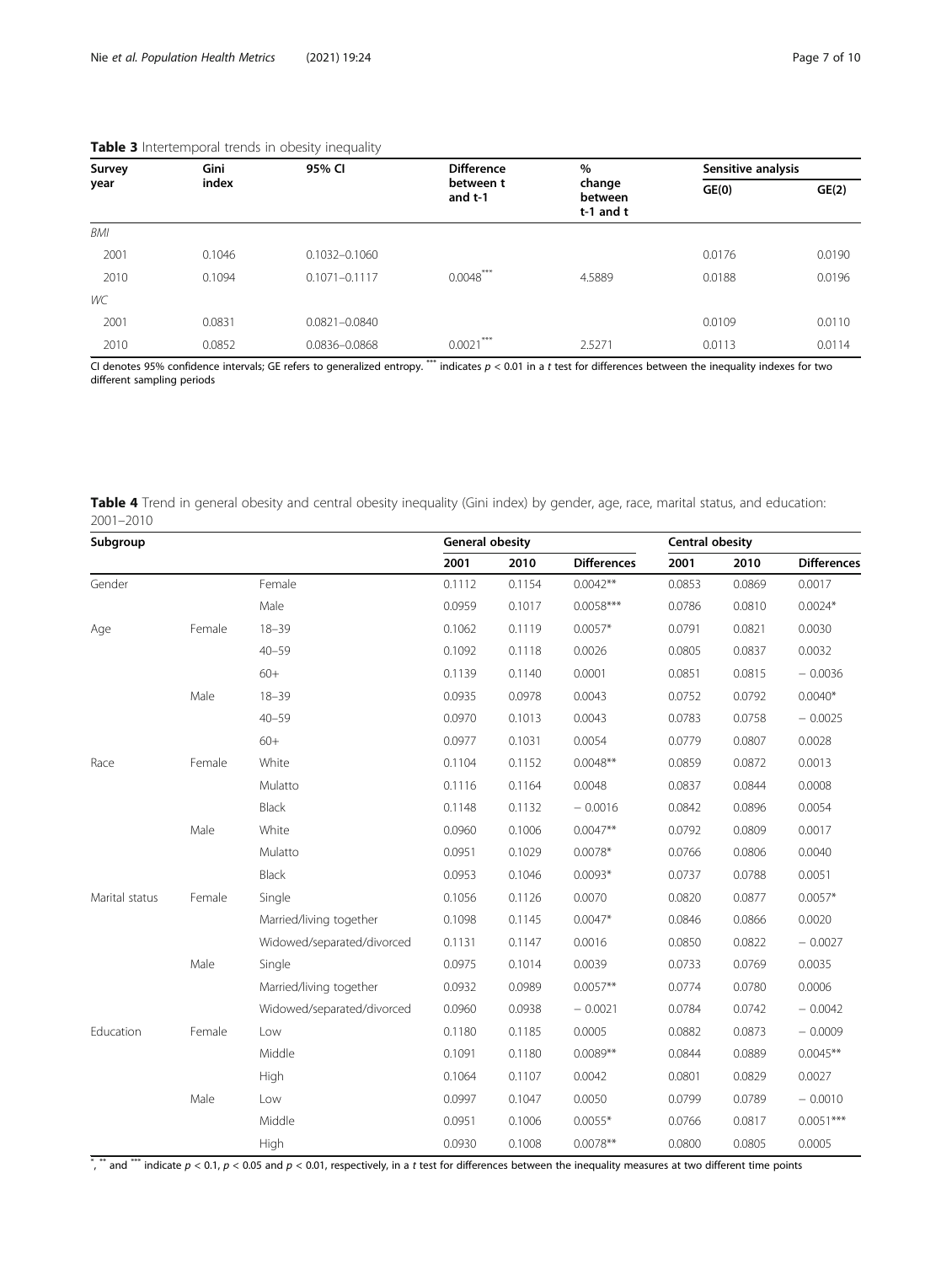| Survey year     | $GE(1)^a$ |               | Gender | Age    | Race   | <b>Marital status</b> | <b>Education</b> | <b>AII SES</b> |
|-----------------|-----------|---------------|--------|--------|--------|-----------------------|------------------|----------------|
| General obesity |           |               |        |        |        |                       |                  |                |
| 2001            | 0.0181    | Within-group  | 0.9887 | 0.9813 | 0.9996 | 0.9803                | 0.9997           | 0.9325         |
|                 |           | Between-group | 0.0113 | 0.0187 | 0.0004 | 0.0197                | 0.0003           | 0.0675         |
| 2010            | 0.0190    | Within-group  | 0.9940 | 0.9650 | 0.9992 | 0.9711                | 0.9997           | 0.8957         |
|                 |           | Between-group | 0.0060 | 0.0350 | 0.0008 | 0.0289                | 0.0003           | 0.1043         |
| Central obesity |           |               |        |        |        |                       |                  |                |
| 2001            | 0.0109    | Within-group  | 0.9774 | 0.9403 | 0.9981 | 0.9765                | 0.9959           | 0.8746         |
|                 |           | Between-group | 0.0226 | 0.0597 | 0.0019 | 0.0235                | 0.0041           | 0.1254         |
| 2010            | 0.0113    | Within-group  | 0.9740 | 0.9368 | 0.9981 | 0.9664                | 0.9975           | 0.8475         |
|                 |           | Between-group | 0.0260 | 0.0632 | 0.0019 | 0.0336                | 0.0025           | 0.1525         |

<span id="page-7-0"></span>Table 5 Within-group and between-group obesity inequality

Within- and between-group obesity inequality is reported as a proportion of overall inequality. Gender: male vs. female; age: 18–39, 40–59, 60 or higher; race: White, Mulatto, Black; marital status: single, married/living together, widowed/separated/divorced; education: low (illiterate/primary school), medium (secondary school/qualified worker/technical school), and high (university)

<sup>a</sup>GE(1) denotes the Theil index

have been driven by within-group rather than betweengroup inequality.

Although previous studies for US adults have also documented increases in both BMI and WC in the upper tails of their distributions [[25](#page-9-0), [40](#page-9-0)], the relatively small and even negative redistribution effect for central obesity in Cuban females suggests only a slow increase in (central) obesity inequality for females, with a WC that may have even stalled. For urban Cuba, the increases in both the Gini and GE coefficients indicate that obesity inequalities rose over the 2001-2010 period, although the 2010 Gini values of 0.109 and 0.085 for general and central obesity, respectively, are still lower than the US coefficient of 0.126 for general obesity in  $2011-2014$  [\[10](#page-8-0)]. Nonetheless, the magnitude of general obesity inequality in both urban Cuba and the US is much higher than that for China, whose Gini coefficients for 2011 range from 0.0823 to 0.0708 [[11\]](#page-8-0). The analysis also provides evidence that, as in the US  $[10]$  and China  $[11]$  $[11]$  $[11]$ , obesity inequality tended to be more pronounced among younger adults. In fact, according to the growth incidence curves for the different demographic and SES groups (see Additional files [2](#page-8-0) and [3](#page-8-0)), these rapid increases in obesity inequality were driven primarily by distributional leftskewing. At the same time, the rise in aggregate inequality was mostly attributable to within-group rather than between-group inequality, suggesting that, as also found for the US [\[10](#page-8-0)] and China [\[11](#page-8-0)], the increase in overall obesity inequality was being driven not by changes in the demographic structure but rather by a populationwide increase across all subpopulations.

This study had some potential limitations. First, the study was admittedly limited by the relatively short (9-year) time period over which body weight distribution and obesity inequality in Cuba were tracked. Second, the available data were also about a decade old

and thus did not capture recent economic changes in the country. Finally, a large share of missing values in the income data also prevented exploration of the heterogeneity in obesity inequality by different income level.

The variations in obesity inequality levels among urban Cuban adults have important implications for obesity outcomes, with rising inequality levels particularly affecting individual well-being at the right tail of the body weight distribution, where body weight tends to increase more quickly than the population average. These individuals are thus most likely to deviate from the socially perceived ideal, a deviation whose size may well determine obesity's negative effects on well-being [[41\]](#page-9-0). Hence, policy interventions to combat obesity during the early transition should primarily target groups experiencing the most rapid growth in inequality. Focusing on these groups is also important to avoid spillovers from strong peer effects at the upper end of the bodyweight distribution that could lead to rising obesity levels (i.e., a rightward distributional shift). Targeted policy interventions could thus profit from the so-called social multiplier effect  $[42, 43]$  $[42, 43]$  $[42, 43]$  $[42, 43]$  $[42, 43]$ , that is, the externality inherent in peer effects. This effect implies that although obesity prevalence and inequality are likely to increase quickly in the early period of an obesity epidemic, targeted policy interventions can be relatively effective. As the epidemic spreads and obesity becomes a populationwide phenomenon, however (represented mainly by a rightward distributional shift), norms and ideals begin to change, making higher bodyweight levels more socially acceptable and even desirable. Then, not only do obesity's stigmatizing effects seem less important, but the changing norms and ideals contribute strongly to obesity's persistence, making policy interventions less effective.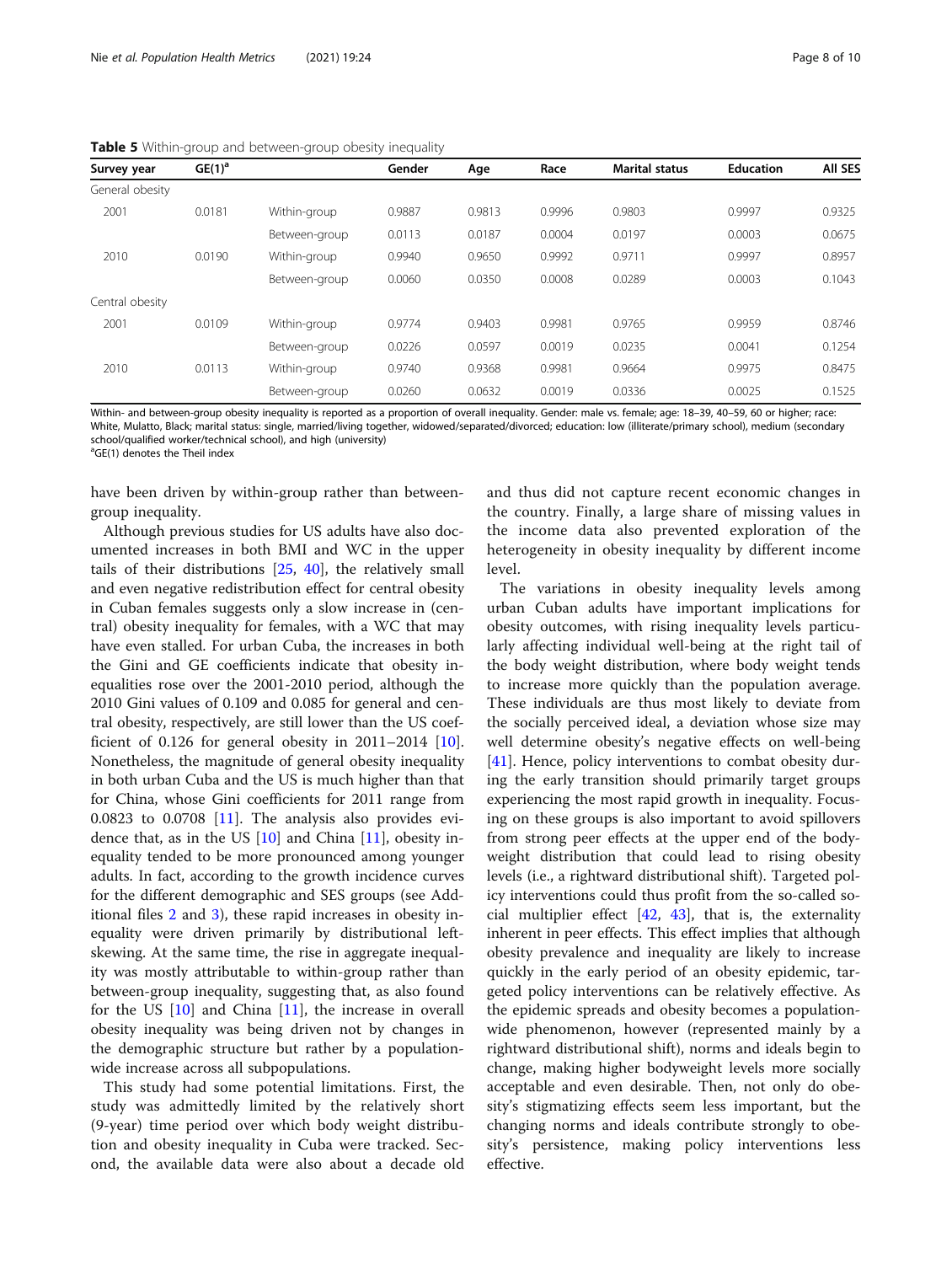# <span id="page-8-0"></span>Conclusions

Overall, this study has shown that even though the objective health outcomes in Cuba are relatively good and not strongly dependent on SES characteristics [\[20\]](#page-9-0), Cuba has been experiencing the same rising prevalence and inequality of obesity observed in other countries (e.g., the US and China). This observation implies that the obesity problem in Cuba will develop much as in the US, with obesity inequality rising on a par with the increase in obesity prevalence, then gradually leveling off, and eventually declining once a majority share of the population becomes obese. One aspect underscored by this study is that the observed rise in obesity inequality appears quite immune to Cuba's highly egalitarian health care system, with its free universal access to high-quality primary care. Future research should thus pay attention not only to the consequences of increased obesity prevalence but also the ways in which the increase in obesity inequality affects individuals over the entire BMI distribution [10].

# Abbreviations

BMI: Body mass index; CI: Confidence interval; ECDF: Empirical cumulative distribution function; GNI: Gross national income; GE: Generalized entropy; IDF: International Diabetes Federation; NSRFCD: National Survey on Risk Factors and Chronic Diseases; SES: Socioeconomic status; US: United States; WC: Waist circumference; WHO: World Health Organization

#### Supplementary Information

The online version contains supplementary material available at [https://doi.](https://doi.org/10.1186/s12963-021-00251-6) [org/10.1186/s12963-021-00251-6.](https://doi.org/10.1186/s12963-021-00251-6)

Additional file 1. Shapley decomposition, obesity inequality measures, and GE-based decomposition

Additional file 2: Figure A1. BMI growth incidence curves by age, gender, race, marital status, and education

Additional file 3: Figure A2. WC growth incidence curves by age, gender, race, marital status, and education

#### Acknowledgements

We thank the staff at the various institutions that provided us with the NSRF CD data on which this study is based, including the National Institute of Hygiene, Epidemiology and Microbiology; the National Statistics Bureau; and the Nutrition and Food Hygiene Institute. We would like to thank the editor and one anonymous referee for valuable comments on an earlier version of this paper.

#### Authors' contributions

PN conceptualized the study; PN, LLD, AAL, and ASP drafted the manuscript; and PN and LLD takes responsibility for data handling and statistical analysis. PN, LLD, AAL, ASP, HX, PJ, LW, and YFW contributed to the study conception and design, interpretation of data, critical revision of the manuscript, and study supervision. All authors read and approved the final manuscript.

# Funding

This work was supported by the National Natural Science Foundation of China (grant number 71804142), the Start-Up Fund for Young Talent Support Plan (grant number 7121182501), a research grant from the US-based Chinese Medical Board (grant number 16-262), and the International Institute of Spatial Lifecourse Epidemiology (ISLE).

#### Availability of data and materials

The datasets used and analyzed during the current study are available from the corresponding author on reasonable request.

# **Declarations**

Ethics approval and consent to participate Not applicable.

#### Consent for publication

Not applicable.

#### Competing interests

The authors declare that they have no competing interests.

## Author details

<sup>1</sup>School of Economics and Finance, Xi'an Jiaotong University, Xi'an 710061, Shaanxi, China. <sup>2</sup>Institute for Health Care & Public Management, University of Hohenheim, Stuttgart, Germany. <sup>3</sup>Global Health Institute, School of Public Health, Xi'an Jiaotong University Health Science Center, Xi'an 710061, Shaanxi, China. <sup>4</sup>Institute of Labor Economics (IZA), Bonn, Germany. <sup>5</sup>Centre for Demographic Studies (CEDRM), University of Havana, Havana, Cuba. 6 Department of Health Administration and Policy, College of Health and Human Services, George Mason University, Fairfax, VA 22030, USA. 7 Department of Land Surveying and Geo-Informatics, The Hong Kong Polytechnic University, Hong Kong, China. <sup>8</sup>International Institute of Spatial Lifecourse Epidemiology (ISLE), Hong Kong, China. <sup>9</sup>Department of Public Health, Robbins College of Health and Human Sciences, Baylor University, Waco, Texas, USA.

# Received: 13 September 2019 Accepted: 31 March 2021 Published online: 04 May 2021

#### References

- Jaacks LM, Vandevijvere S, Pan A, McGowan CJ, Wallace C, Imamura F, et al. The obesity transition: stages of the global epidemic. Lancet Diabetes Endocrinol. 2019;7(3):231–40. [https://doi.org/10.1016/S2213-8587\(19\)30026-9.](https://doi.org/10.1016/S2213-8587(19)30026-9)
- 2. WHO. Obesity and Overweight. Fact sheet N°311. Geneva: World Health Organization; 2018.
- 3. Swinburn BA, Kraak VI, Allender S, Atkins VJ, Baker PI, Bogard JR, et al. The global syndemic of obesity, undernutrition, and climate change: the Lancet Commission report. Lancet. 2019;393(10173):791–846. [https://doi.org/10.101](https://doi.org/10.1016/S0140-6736(18)32822-8) [6/S0140-6736\(18\)32822-8](https://doi.org/10.1016/S0140-6736(18)32822-8).
- 4. Flegal KM, Kruszon-Moran D, Carroll MD, Fryar CD, Ogden CL. Trends in obesity among adults in the United States, 2005 to 2014. JAMA. 2016; 315(21):2284–91. [https://doi.org/10.1001/jama.2016.6458.](https://doi.org/10.1001/jama.2016.6458)
- 5. van den Hurk K, van Dommelen P, van Buuren S, Verkerk PH, HiraSing RA. Prevalence of overweight and obesity in the Netherlands in 2003 compared to 1980 and 1997. Arch Dis Child. 2007;92(11):992–5. [https://doi.org/10.113](https://doi.org/10.1136/adc.2006.115402) [6/adc.2006.115402](https://doi.org/10.1136/adc.2006.115402).
- Jia P, Xue H, Zhang J, Wang Y. Time trend and demographic and geographic disparities in childhood obesity prevalence in China—evidence from twenty years of longitudinal data. Int J Environ Res Public Health. 2017;14(4):369. [https://doi.org/10.3390/ijerph14040369.](https://doi.org/10.3390/ijerph14040369)
- 7. Nie P, Ding L, Sousa-Poza A. Decomposing adult obesity trends in China (1991–2011). Econ Hum Biol. 2019;34:5–15. [https://doi.org/10.1016/j.ehb.201](https://doi.org/10.1016/j.ehb.2019.02.001) [9.02.001.](https://doi.org/10.1016/j.ehb.2019.02.001)
- 8. Sung H, Siegel RL, Torre LA, Pearson-Stuttard J, Islami F, Fedewa SA, et al. Global patterns in excess body weight and the associated cancer burden. CA Cancer J Clin. 2019;69(2):88–112. <https://doi.org/10.3322/caac.21499>.
- 9. Contoyannis P, Wildman J. Using relative distributions to investigate the body mass index in England and Canada. Health Econ. 2007;16(9):929–44. <https://doi.org/10.1002/hec.1240>.
- 10. Pak T-Y, Ferreira S, Colson G. Measuring and tracking obesity inequality in the United States: evidence from NHANES, 1971-2014. Popul Health Metrics. 2016;14(1):12. <https://doi.org/10.1186/s12963-016-0081-5>.
- 11. Nie P, Ding L, Sousa-Poza A. Obesity inequality and the changing shape of the bodyweight distribution in China. China Econ Rev. 2019;58:101348. [https://doi.org/10.1016/j.chieco.2019.101348.](https://doi.org/10.1016/j.chieco.2019.101348)
- 12. Franco M, Bilal U, Orduñez P, Benet M, Morejón A, Caballero B, et al. Population-wide weight loss and regain in relation to diabetes burden and cardiovascular mortality in Cuba 1980-2010: repeated cross sectional surveys and ecological comparison of secular trends. BMJ. 2013;346(apr09 2):f1515. [https://doi.org/10.1136/bmj.f1515.](https://doi.org/10.1136/bmj.f1515)